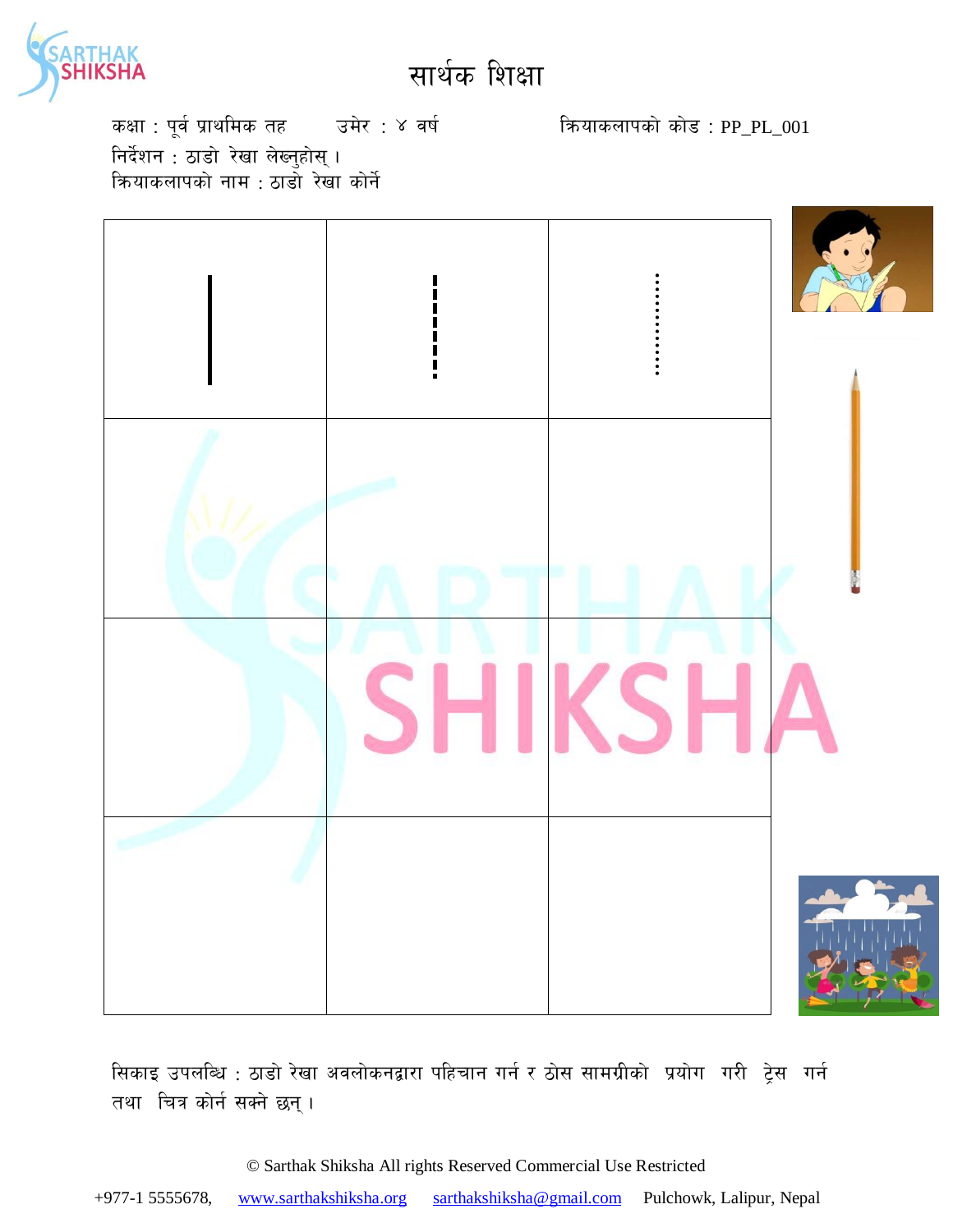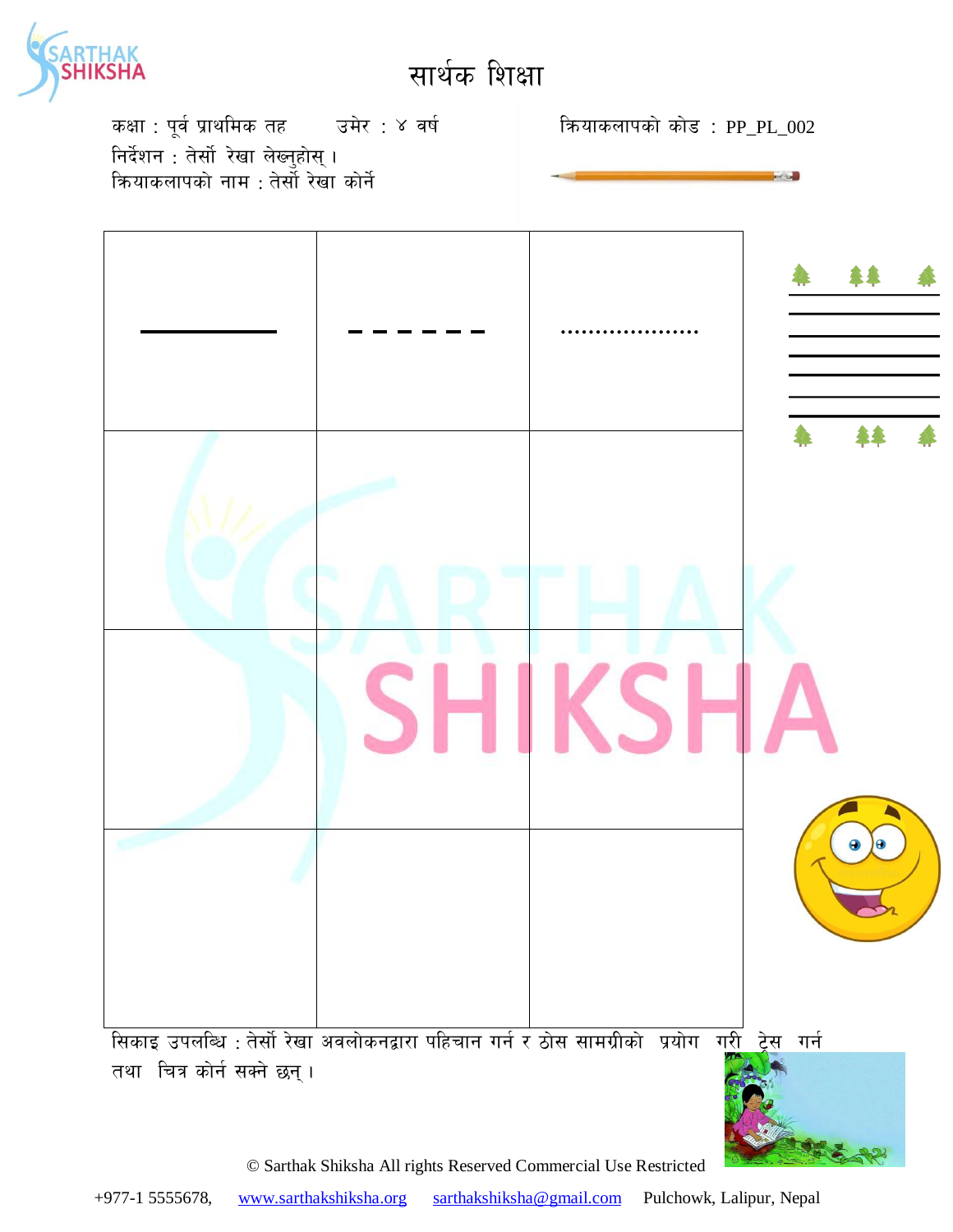

कक्षा : पूर्व प्राथमिक तह उमेर : ४ वर्ष कियाकलापको कोड : PP\_PL\_003 निर्देशन : बायौ छड्के रेखा लेख्नुहोस् । कियाकलापको नाम : बायाँ छड़के रेखा कोर्ने



गर्न तथा चित्र कोर्न सक्ने छन्।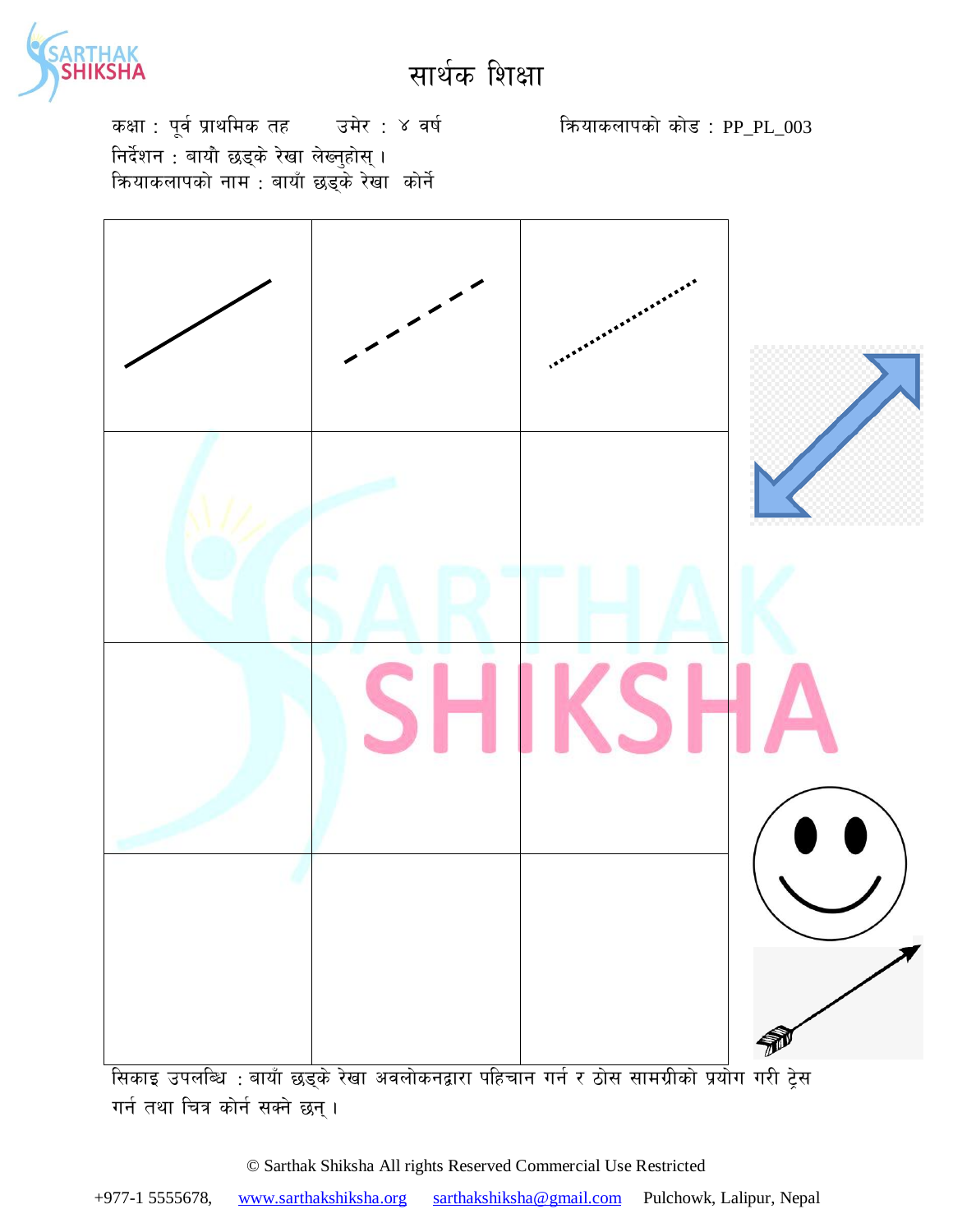

कक्षा : पूर्व प्राथमिक तह उमेर : ४ वर्ष कियाकलापको कोड : PP\_PL\_004 निर्देशन: दायाँ छड्के रेखा लेख्नुहोस् । क्रियाकलापको नाम : दायाँ छड्के रेखा कोर्ने

<u>सिकाइ उपलब्धि : दायाँ छड्के रेखा अवलोकनद्वारा पहिचान गर्न र ठोस सामग्रीको प्रयोग गरी ट्रेस</u> गर्न तथा चित्र कोर्न सक्ने छन् ।

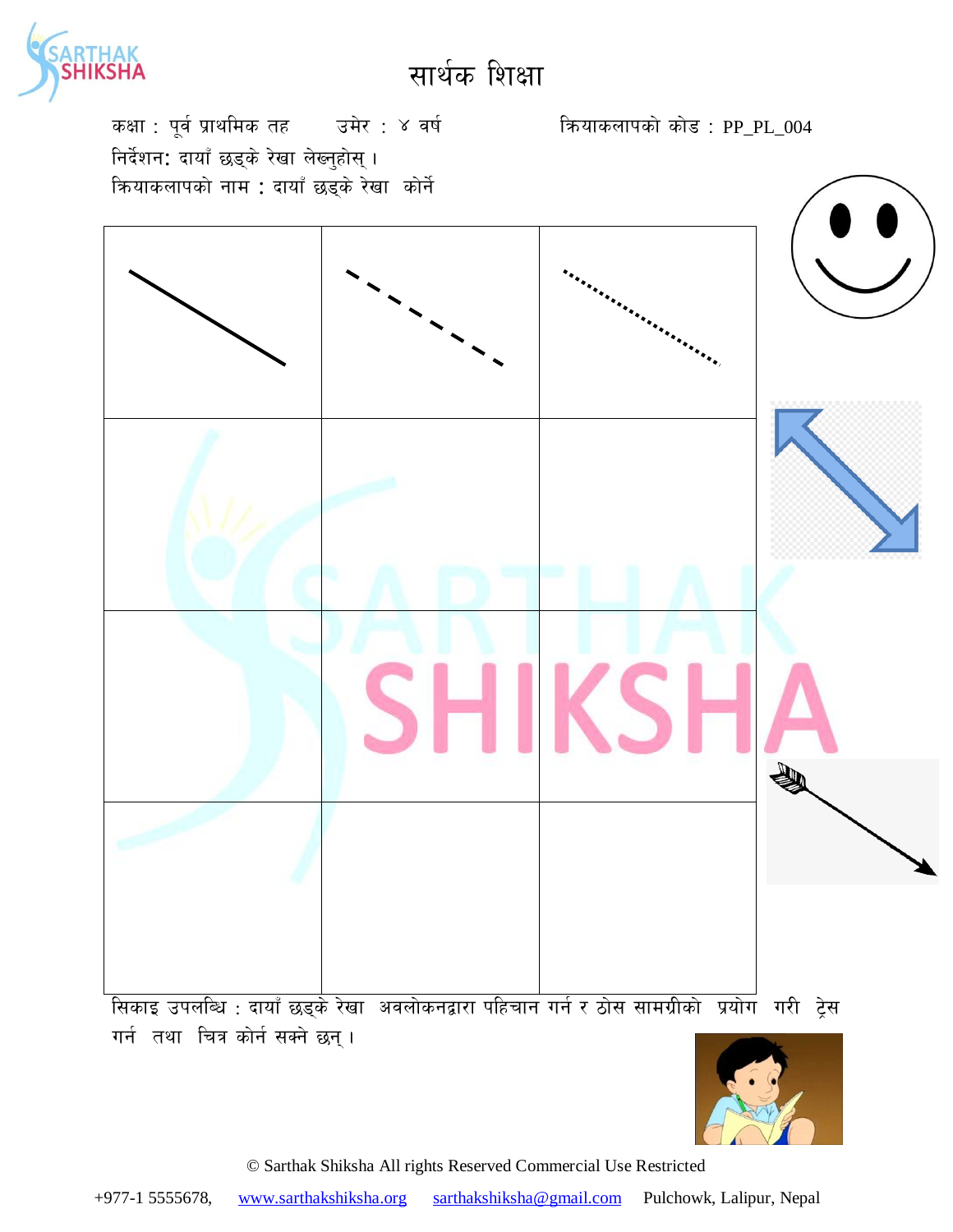

कक्षा : पूर्व प्राथमिक तह जिसेर : ४ वर्ष स्वर्ग को अधिकलापको कोड : PP\_PL\_005 निर्देशन $\,$  : अर्धवृत्त रेखा लेख्नुहोस् । कियाकलापको नाम : अर्धवृत्त रेखा कोर्ने



गर्न तथा चित्र कोर्न सक्ने छन्।

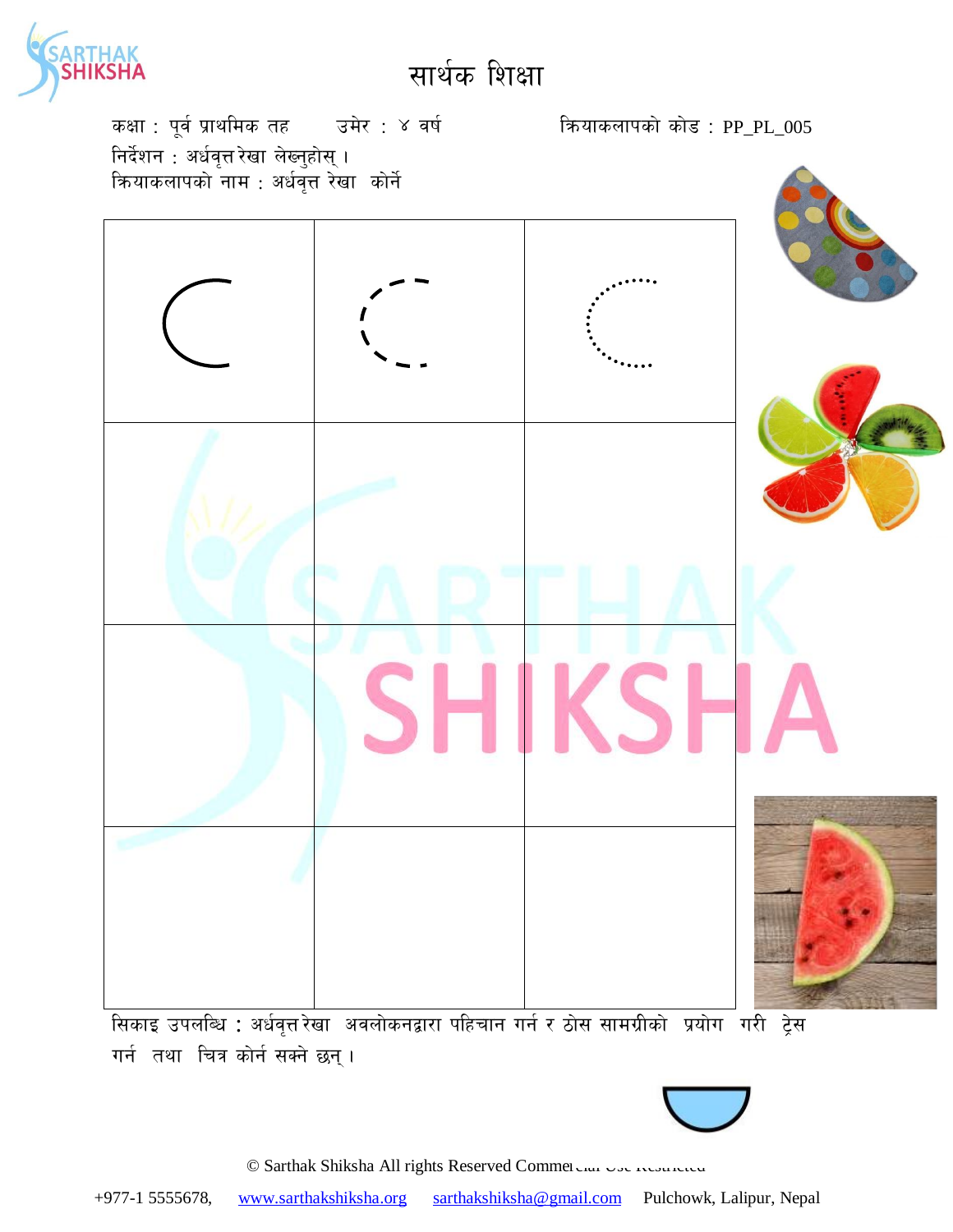

कक्षा : पूर्व प्राथमिक तह जिसेर : ४ वर्ष स्वर्ग को अधिकलापको कोड : PP\_PL\_005 निर्देशन : वक्र रेखा लेख्नुहोस् । क्रियाकलापको नाम $\cdot$  वक्र रेखा $\,$  कोर्ने